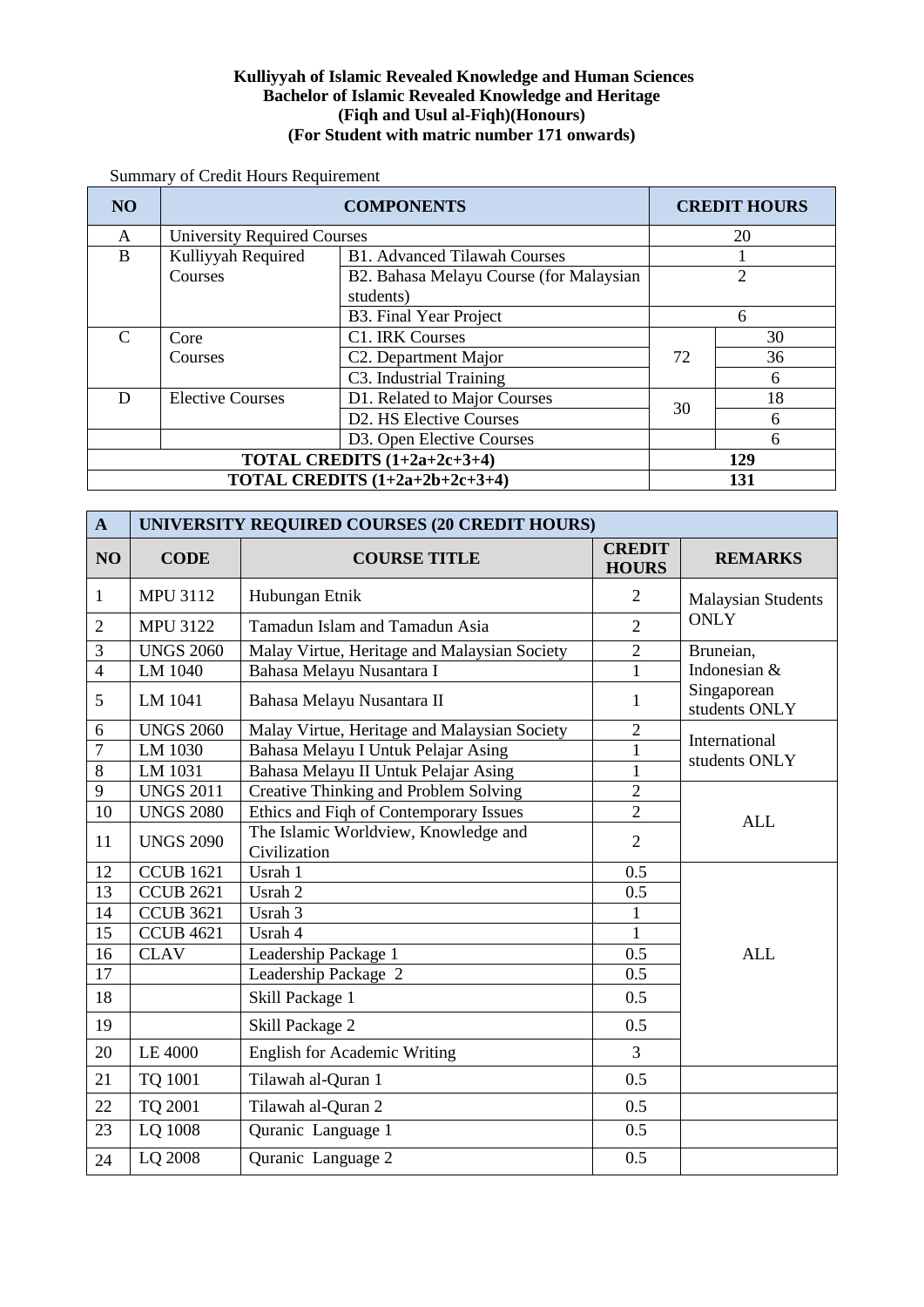| B              | KULLIYYAH REQUIRED COURSES (9 CREDIT HOURS) |                                         |                          |                               |                                             |
|----------------|---------------------------------------------|-----------------------------------------|--------------------------|-------------------------------|---------------------------------------------|
| <b>B1</b>      |                                             | <b>ADVANCED TILAWAH COURSES</b>         |                          |                               |                                             |
| N <sub>O</sub> | <b>CODE</b>                                 | <b>COURSE TITLE</b>                     | PRE-<br><b>REQUISITE</b> | <b>CREDIT</b><br><b>HOURS</b> | <b>REMARKS</b>                              |
| 1.             | TQ 3001                                     | Advanced Tilawah Al-Quran I             |                          | 0.5                           |                                             |
| 2.             | TQ 3002                                     | Advanced Tilawah Al-Quran II            | TQ 3001                  | 0.5                           | ALL                                         |
| B <sub>2</sub> | <b>BAHASA MELAYU (FOR MALAYSIAN ONLY)</b>   |                                         |                          |                               |                                             |
| $\mathbf{1}$ . | LM 2023                                     | Bahasa Melayu Kerjaya (Sains<br>Sosial) |                          | $\overline{2}$                | Malaysian<br><b>Students</b><br><b>ONLY</b> |
| B <sub>3</sub> | <b>FINAL YEAR PROJECT</b>                   |                                         |                          |                               |                                             |
| 1.             | <b>RKFQ 4993</b>                            | Final Year Project I                    | RKFQ2170A<br>RKFQ2999A   | 3                             | ALL                                         |
| 2.             | <b>RKFQ 4995</b>                            | Final Year Project II                   | <b>RKFO 4993</b>         | 3                             |                                             |

| $\overline{C}$ | <b>CORE COURSES (72 CREDIT HOURS)</b> |                                                                                 |                          |                               |  |
|----------------|---------------------------------------|---------------------------------------------------------------------------------|--------------------------|-------------------------------|--|
| C <sub>1</sub> |                                       | <b>ISLAMIC REVEALED KNOWLEDGE COURSES (30 CREDIT HOURS)</b>                     |                          |                               |  |
| N <sub>O</sub> | <b>COURSE</b><br><b>CODE</b>          | <b>COURSE</b><br><b>TITLE</b>                                                   | <b>PRE-REQUISITE</b>     | <b>CREDIT</b><br><b>HOURS</b> |  |
| $\mathbf{1}$   | <b>ARAB 1115</b>                      | <b>Arabic for Islamic Studies</b><br>(old code: ARAB 3511)                      |                          | 3                             |  |
| $\overline{2}$ | <b>ARAB 3324</b>                      | Qur'anic and Prophetic Texts<br>(old code: ARAB 3325)                           | <b>ARAB 1115</b>         | 3                             |  |
| 3              | RKFQ2070A                             | Al-Fiqh al-Islami: Islamic Jurisprudence<br>(old code: RKFQ2062A)               |                          | 3                             |  |
| 4              | RKFQ2170A                             | Usul al-Fiqh: Principles of Islamic<br>Jurisprudence<br>(old code: RKFQ2161A)   | RKFQ2070A                | 3                             |  |
| 5              | RKQS1101A                             | Fiqh al-Sirah: Reflections on the Prophetic<br>History<br>(old code: RKQS1051A) |                          | 3                             |  |
| 6              | RKQS1111A                             | Ulum al-Qur'an: Sciences of Qur'an<br>(old code: RKQS2011A)                     |                          | 3                             |  |
| $\overline{7}$ | RKQS1121A                             | Ulum al-Hadith: Sciences of Hadith<br>(old code: RKQS2021A)                     |                          | 3                             |  |
| 8              | RKUD2010A                             | Islamic Aqidah (Arabic)<br>(old code: RKUD3010A)                                |                          | 3                             |  |
| 9              | RKUD2020A                             | Islamic Ethics (Arabic)<br>(old code: RKUD3020A)                                |                          | 3                             |  |
| 10             | RKUD2030A                             | Islamic Da'wah (Arabic)<br>(old code: RKUD3030A)                                |                          | 3                             |  |
| C <sub>2</sub> |                                       | DEPARTMENT REQUIRED COURSES (MAJOR) (36 CREDIT HOURS)                           |                          |                               |  |
|                | <b>COURSE</b><br><b>CODE</b>          | <b>COURSE</b><br><b>TITLE</b>                                                   | PRE-<br><b>REQUISITE</b> | <b>CREDIT</b><br><b>HOURS</b> |  |
| $\mathbf{1}$   | RKFQ2999A                             | Manahij al-Bahth: Research Methodology                                          |                          | 3                             |  |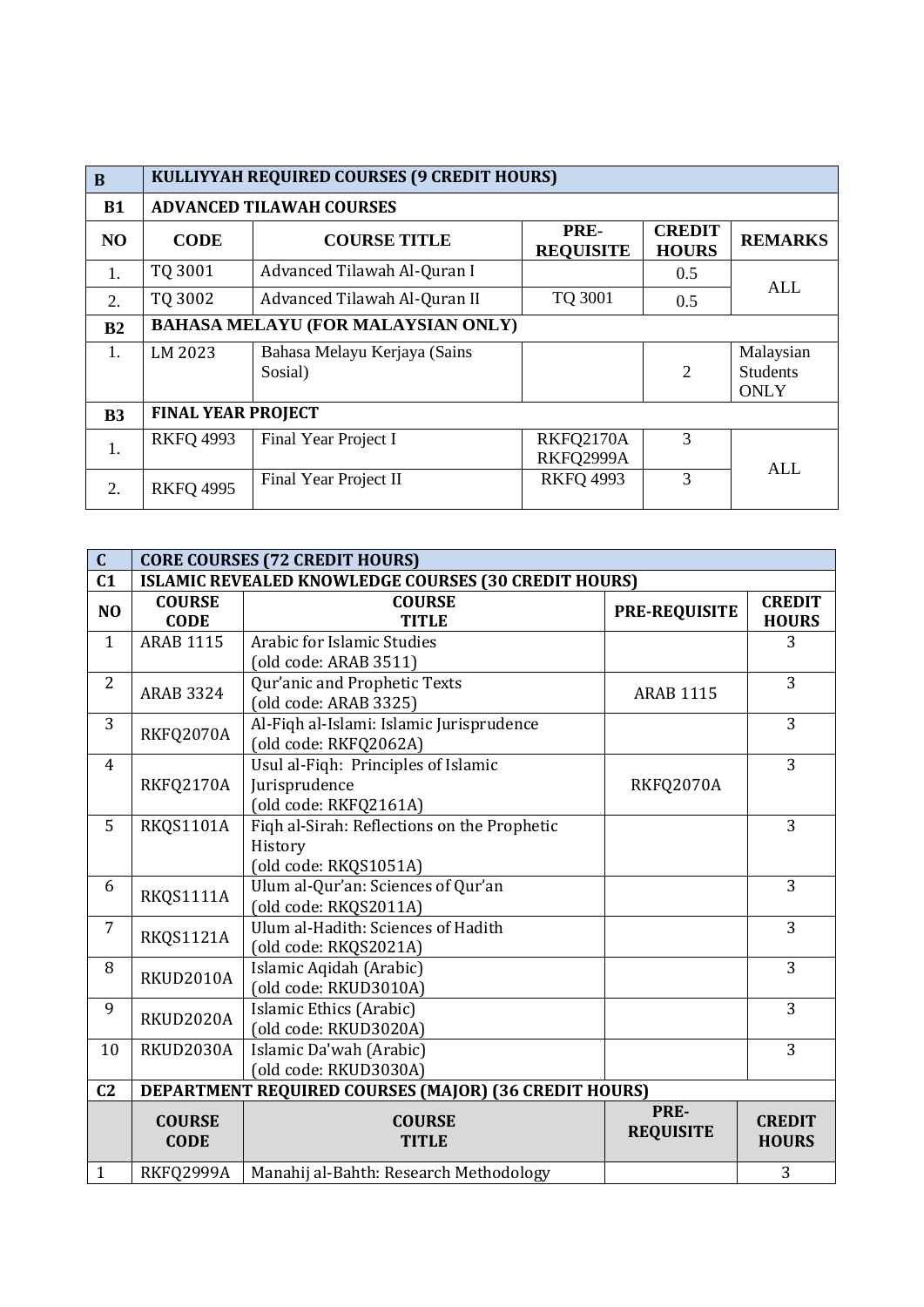| $\overline{2}$ | RKFQ3122A        | Figh al-'Ibadat: Juristic Study of 'Ibadat       |           | 3 |
|----------------|------------------|--------------------------------------------------|-----------|---|
| 3              | RKFQ3132A        | Fiqh al-Usrah: Juristic Study of Family          |           | 3 |
|                |                  | Institution                                      |           |   |
| $\overline{4}$ | RKFQ3161A        | Figh al-Jinayat: Juristic Study of Crimes &      |           | 3 |
|                |                  | Punishment                                       |           |   |
| 5              | <b>RKFQ4121A</b> | Fiqh al-Mu'amalat al-Maliyyah: Juristic Study of |           | 3 |
|                |                  | <b>Transactions</b>                              |           |   |
| 6              | RKFQ4132A        | Al-Qawa'id al-Fiqhiyyah: Islamic Legal Maxims    |           | 3 |
|                |                  | (old code: RKFQ4131A)                            |           |   |
| 7              | RKFQ4151A        | Nizam al-Hukm: Juristic Study of Islamic Polity  |           | 3 |
| 8              | <b>RKFQ4165A</b> | Figh al-Qada': Juristic Study of Judiciary       |           | 3 |
| 9              | <b>RKFQ3222A</b> | Adillat al-Ahkam: Evidences of Legal Rules       | RKFQ2170A | 3 |
| 10             | RKFQ3231A        | Maqasid al-Shari'ah: Objectives of the Shari'ah  |           | 3 |
| 11             | <b>RKFQ4211A</b> | Mabahith al-Hukm: Issues on Islamic Ruling       |           | 3 |
| 12             | <b>RKFQ4225A</b> | Turuq Istinbat al-Ahkam: Methods of Legal        | RKFQ3222A | 3 |
|                |                  | Deduction (old code: RKFQ4222A)                  |           |   |
|                |                  |                                                  |           |   |
| C <sub>3</sub> |                  | <b>INDUSTRIAL TRAINING (6 CREDIT HOURS)</b>      |           |   |
| 1              | <b>RKFQ 4994</b> | <b>Industrial Training</b>                       |           | 6 |

**D ELECTIVE COURSES (30 CREDIT HOURS) D1 RELATED TO MAJOR COURSES (18 CREDIT HOURS) (Choose any 6 courses from RKFQ courses listed below, or at least 3 from the RKFQ courses listed below and any 3 courses from other department within the University)**

| N <sub>O</sub> | <b>COURSE</b><br><b>CODE</b> | <b>COURSE</b><br><b>TITLE</b>                                                       | PRE-<br><b>REQUISITE</b> | <b>CREDIT</b><br><b>HOURS</b> |
|----------------|------------------------------|-------------------------------------------------------------------------------------|--------------------------|-------------------------------|
| $\mathbf{1}$   | RKFQ3133A                    | Fiqh al-Mawarith& al-Awqaf: Juristic Study of<br><b>Inheritance &amp; Endowment</b> |                          | 3                             |
| $\sqrt{2}$     | RKFQ3141A                    | Fiqh al-Zakah: Juristic Study of Zakat                                              |                          | 3                             |
| $\overline{3}$ | <b>RKFQ4122A</b>             | Fiqh al-'Uqud al-Maliyyah: Juristic Study of<br><b>Financial Contracts</b>          | RKFQ4121A                | 3                             |
| $\overline{4}$ | <b>RKFQ4123A</b>             | Muamalat Masrafiyyah wa Aswaq Maliyyah:<br><b>Banking and Financial Markets</b>     | RKFQ4121A                | 3                             |
| 5              | RKFQ4160A                    | Al-'Alaqat al-Dawliyyah: Juristic Study of<br><b>International Relations</b>        |                          | 3                             |
| 6              | RKFQ4170A                    | Al-Fiqh al-Muqaran: Comparative Jurisprudence                                       |                          | 3                             |
| $\overline{7}$ | <b>RKFQ4141A</b>             | Qadaya Fiqhiyyah Mu'asirah: Contemporary<br>Juristic Issues                         |                          | 3                             |
| 8              | RKFQ3243A                    | Al-Ijtihad wa al-Ifta': Rational Deduction and<br>Decreeing                         |                          | 3                             |
| 9              | RKFQ3125A                    | Al-Halal wa al-Haram fi al-Shariah:<br>The Concept of Halal and Haram in Shariah    |                          | 3                             |
| D2             |                              | HS ELECTIVE COURSES (6 CREDIT HOURS)                                                |                          |                               |
| NO             | <b>COURSE</b><br><b>CODE</b> | <b>COURSE TITLE</b>                                                                 | <b>REMARKS</b>           |                               |
| $\mathbf{1}$   | <b>PSCI 1010</b>             | <b>Introduction to Political Science</b>                                            |                          |                               |
| $\overline{2}$ | <b>PSYC 1000</b>             | Introduction to Psychology                                                          |                          |                               |
| 3              | <b>COMM 1000</b>             | Introduction to Mass Communication                                                  | Any 2 Introduction to HS |                               |
| $\overline{4}$ | <b>HIST 1000</b>             | Introduction to History and Civilization                                            | Courses**                |                               |
| $\overline{5}$ | <b>SOCA 1010</b>             | Introduction to Sociology                                                           |                          |                               |
| 6              | <b>ENGL 1346</b>             | <b>Advanced Rhetoric</b>                                                            |                          |                               |
|                |                              | (old code: ENGL 1345)                                                               |                          |                               |
| D <sub>3</sub> |                              | <b>OPEN ELECTIVE COURSES (6 CREDIT HOURS)</b>                                       |                          |                               |